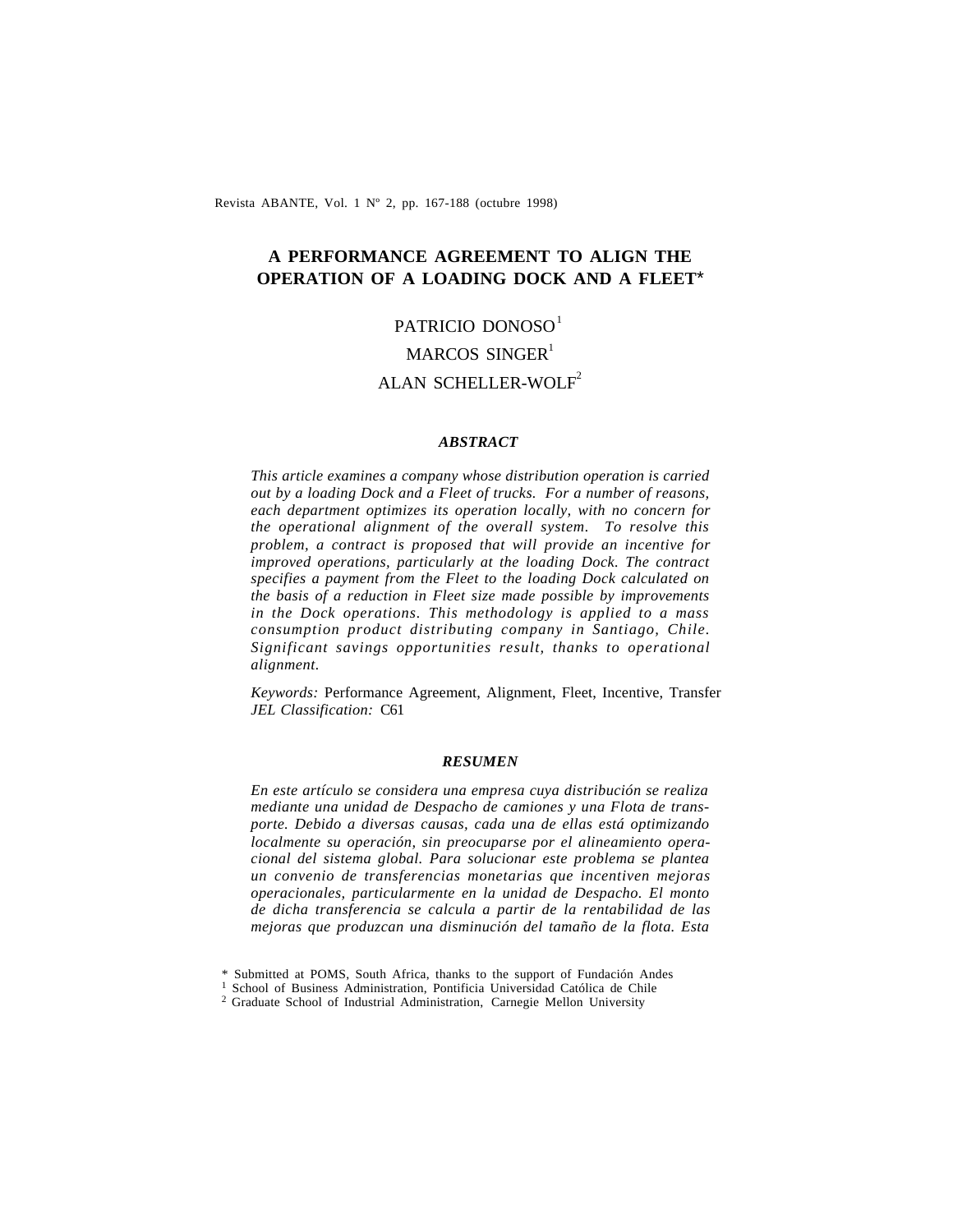*metodología es aplicada en una empresa distribuidora de productos de consumo masivo de Santiago, derivándose importantes oportunidades de ahorro gracias al alineamiento operacional.*

The operation of a company which distribution system consists of two autonomous units, namely *Dock* and *Fleet* is analyzed herein. Even if part of the same company, such autonomy may arise from an interest in making the units' management independent from each other in order to identify possible inefficiencies, or to allow the Fleet to service other clients. In addition, in some circumstances tax legislation favors outsourced transport services, so strong incentives exist to create a satellite enterprise for that purpose. Nevertheless, even if the Dock and the Fleet belong to different owners, these businesses may form a strategic alliance whereby both ventures benefit from the success of the other.

Being autonomous, often these units determine the size of their operating capacity so as to optimize local results. According to the conceptual framework proposed by Donoso (1998), this situation is very likely to generate a loss of alignment with respect to the company's overall objectives.

In contrast to this, a centralized strategy would determine the optimal configuration for the company's operation, and then instruct each unit to size itself to match optimal requirements. This can be achieved through modeling the distribution system, which is subsequently optimized using quantitative methods. For examples of the use of this technique for transport Fleet sizing see Dejax and Crainic (1987), Beaujon and Turquinst (1991) and Du & Hall (1997).

One decentralized course of action, which has been described by Mostafa *et al.* (1984), consists of implementing *transfer prices* whereby a company's internal units are economically rewarded for services provided. The underlying philosophy of this technique is to simulate market conditions, where prices assign value to the more effective and efficient agents. In the words of one of the founders of economic liberalism Adam Smith (1776), "[Every individual] pursues his ... own gain ... By protecting his own interest, he frequently promotes that of the society more effectively than when he is really trying to do it".

Ronen and McKinney (1970) point out that monetary transfer agreements between a company's different units must meet three conditions: *Accuracy* in evaluation, *consistency* with overall objectives and *autonomy* of each unit in determining its manner of operating. The accuracy condition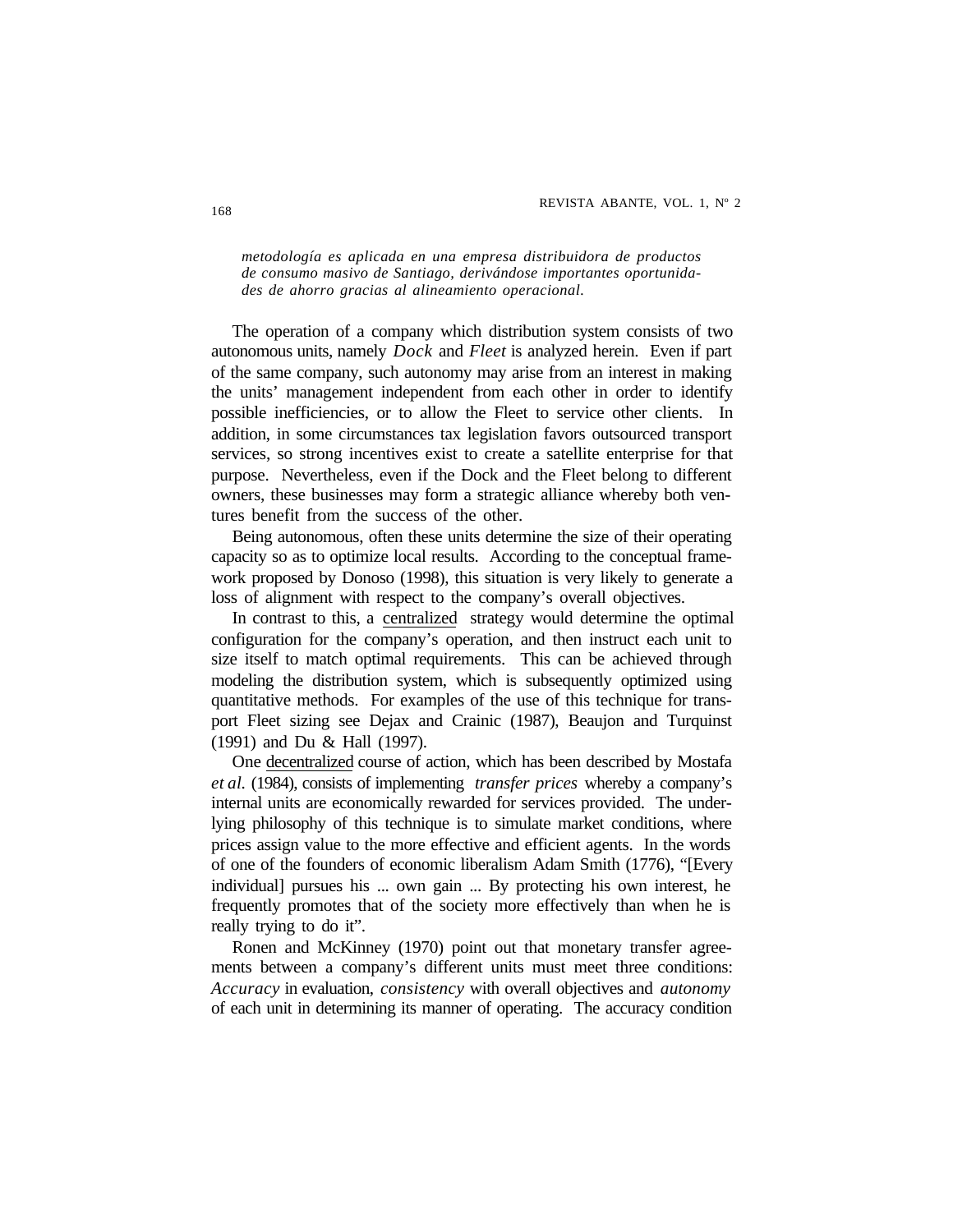requires that the value of the transfer should be a function of objective operating variables accurately measured. Consistency is attained by analyzing the overall system, and then defining transfer agreements that encourage units to find the desired configuration rather than imposing changes in a centralized way. Autonomy is guaranteed if no operating standards are set *a priori*, so that units are granted freedom of action for these purposes. In summary, a transfer agreement is a formal performance agreement that according to Donoso (1998) can be an important part of organizations' structuring process which enables them to achieve their strategic objectives.

 The purpose of this work is to design a monetary transfer agreement between the Dock and Fleet units, following the integrated conceptual model of the physical distribution system. Section I describes the physical distribution system operation and structure, as well as the advantages a transfer agreement affords in achieving operational alignment. Section II identifies the main operating variables and derives their relationship, permitting us to estimate how their improvement may result in savings from a reduction on the Fleet. Section III shows this design methodology as applied to a mass product distributing company in Santiago, Chile. Section IV presents an agenda to define a performance agreement between the Dock and Fleet units, whereby the latter encourages the former's improved operation. Finally, Section V deals with the complexity of the scheme presented as well as with the benefits of implementing it to facilitate the company's operational alignment.

#### **I. DISTRIBUTION SYSTEM ANALYSIS**

The distribution system analyzed herein is made up of the following entities, whose mutual relationship is shown in Figure 1.

- Loading Dock: Responsible for product handling, including pallet set up, loading and unloading, dispatching and truck control.
- Transportation Fleet: Exclusively dedicated to the distribution of company goods.
- Clients: Points of sale that distribute the product to end item consumers in the city. Their sales volumes are assumed to vary sharply from day to day, and thus they are the main source of system variability.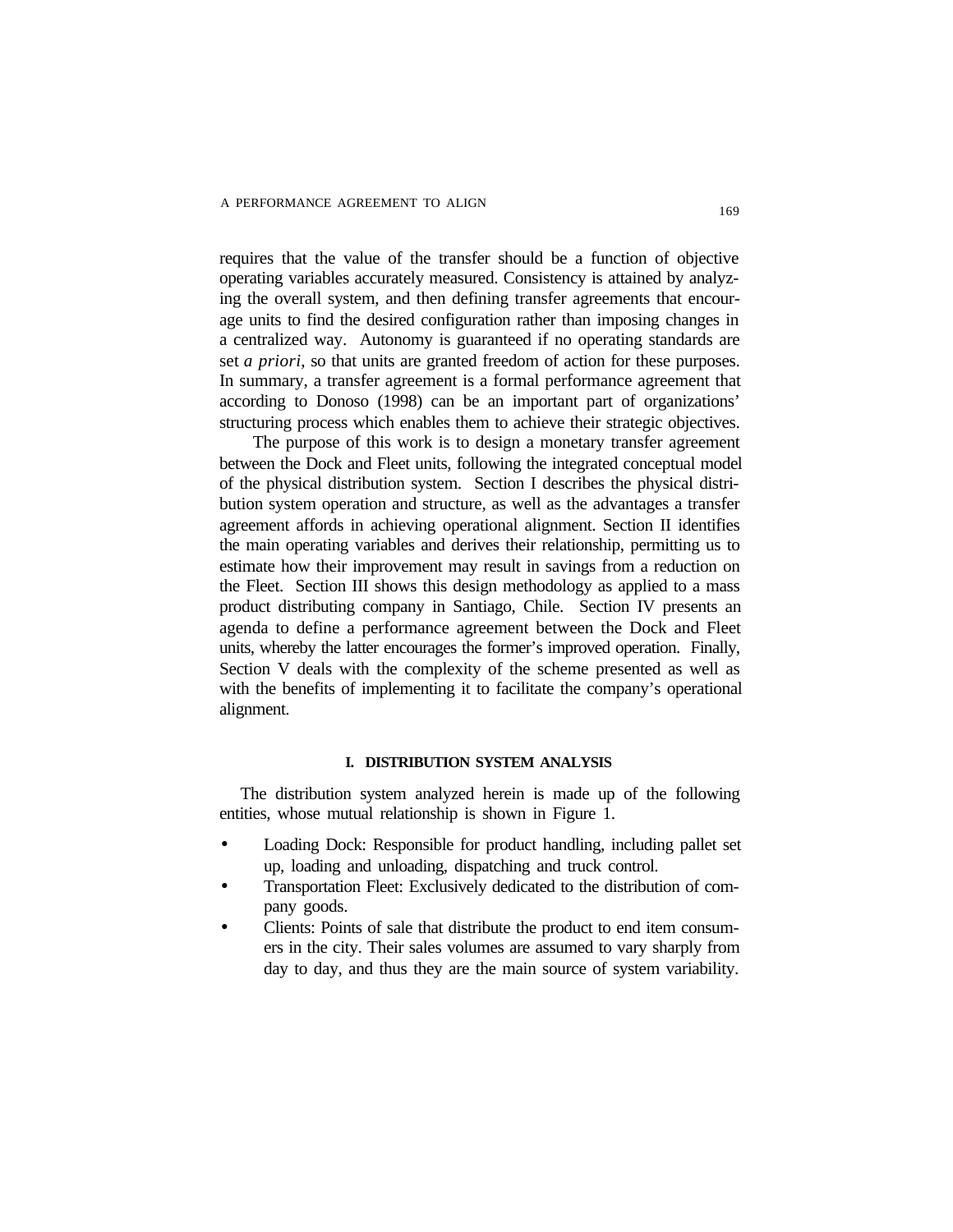



The company is expected to be capable of reacting to its clients' demand variability in order to comply with a committed delivery schedule. Such a commitment may be due to a quality service policy aimed at differentiating the company from its competition. In addition, delivery times may be defined on the basis of the nature of the consumer good, and could be cancelled if the product is delivered within specified times. For instance, if a bakery does not meet today's demand for bread, this will not accumulate for tomorrow, but will be lost.

Accepting the fact that constraints exist in delivering products on time, there are two primary situations which threaten operational alignment from the efficiency viewpoint: That the Dock is undersized and the Fleet is suffering or, conversely, that the Fleet is undersized and affecting the loading Dock.

An undersized Dock will result in slower than adequate service and long waiting times for trucks loading and unloading, particularly as queues begin to form. Waiting reduces the Fleet's productivity, forcing it to operate a larger number of trucks at increased fixed costs. On the other hand, if the Fleet is undersized, the Dock would then have to maintain an economically inconvenient service capacity in order to stretch the trucking resources as fast as possible. Most Docking systems require minimum loading and unloading times, and beyond a certain point up, improving these times may prove extremely costly.

From a theoretical point of view, it can be determined whether any one of the system's units is undersized, because it is possible to evaluate the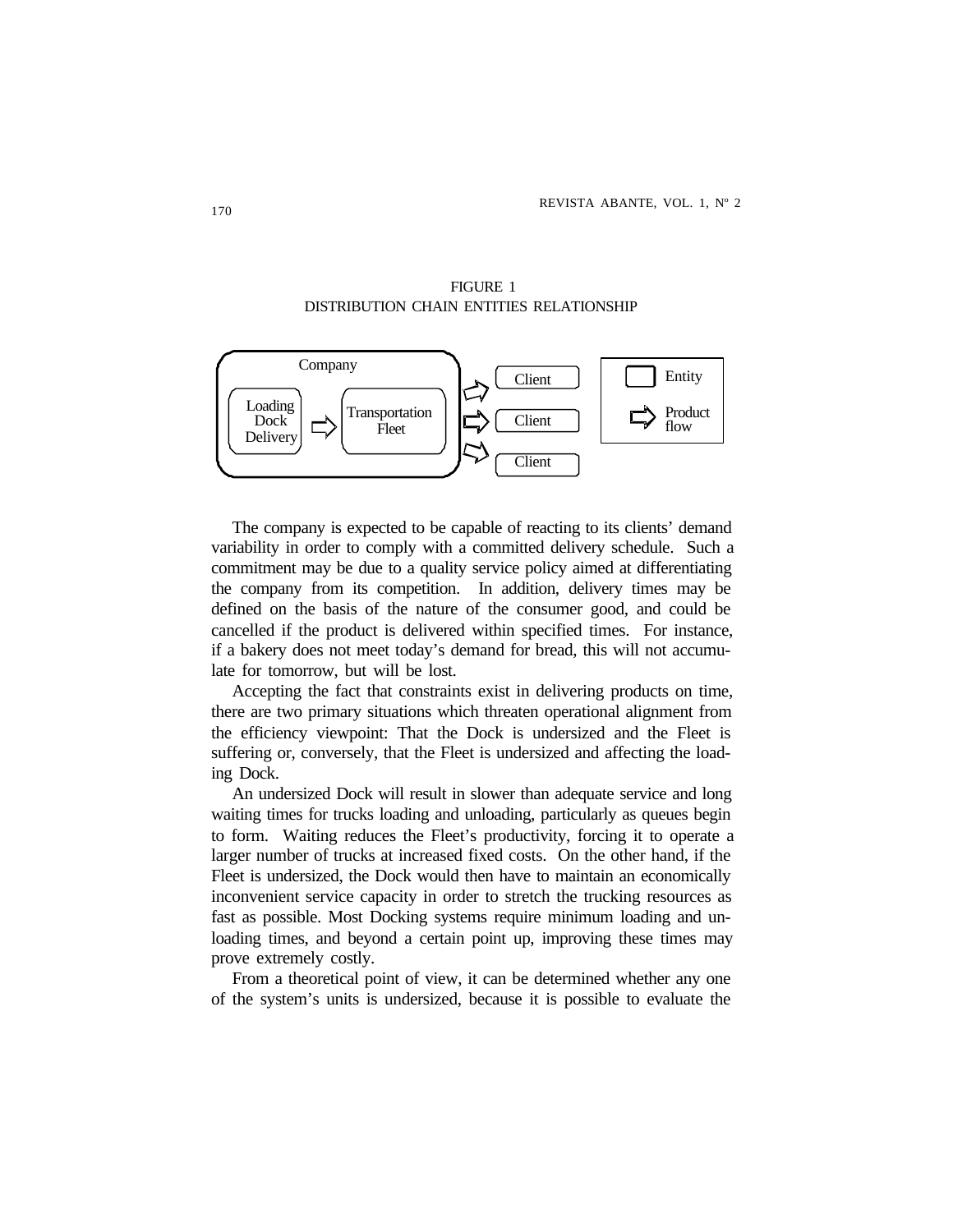costs and benefits of increasing capacity in each of the departments. For example, in the case of the Fleet market prices exist for different types of trucks, so the precise cost of one additional truck is easily determined. However, Dock-related costs may be very complex. This unit often performs a number of activities besides loading, such as managing storage of raw materials, intermediate goods and end products. The loading process itself is also complex, involving various activities, people and resources that are difficult to measure accurately. While Activity-Based Costing (ABC) systems such as the ones described by Miller (1996) have made significant progress, it is never possible to capture the entire operational complexity in a given accounting system.

 Adopting transfer agreements allows one to avoid part of this technical difficulty because it only defines a *ceiling* and/or a *floor* for the operational betterment-related benefits based on the trucks' market cost. Figure 2 shows the two possible operating misalignments mentioned above. The goal is to find a configuration where the benefits for the Fleet from saving one truck and the cost to the Dock for increasing service thus permitting them to do so are the same, implying that the Fleet size is optimal (assuming the cost function is unimodal). If these costs aren't equal, then there is the opportunity of removing one truck if the Dock is undersized, or of increasing the number of trucks if the Fleet is undersized.



#### FIGURE 2 CAPACITY MISALIGNMENT ALTERNATIVES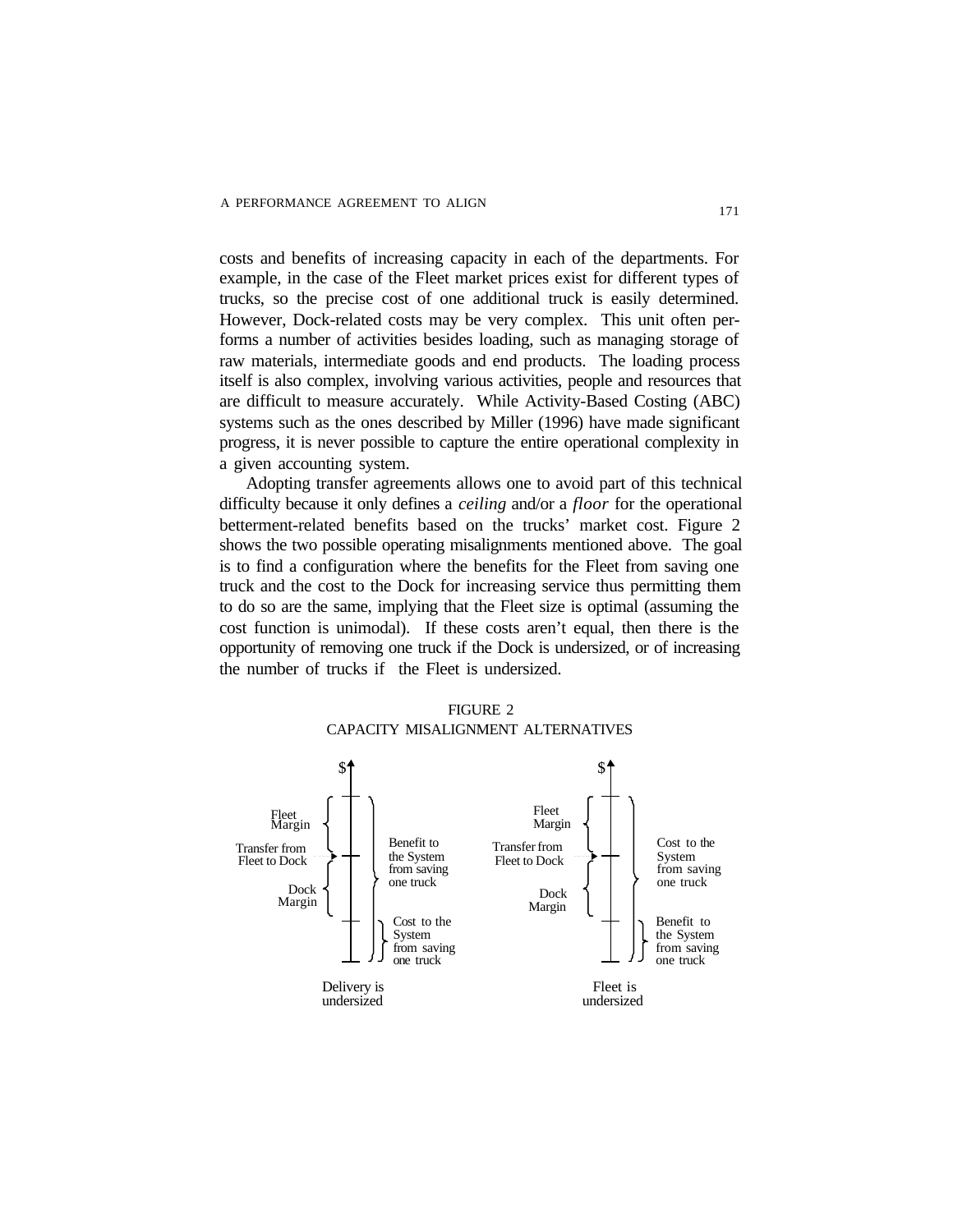In the first case a ceiling is calculated for a transfer from the Fleet to the Dock because the latter is providing better service which permits elimination of one truck. Based on this fact the parties involved should negotiate the exact transfer value which -according to Watson & Baumler (1975) must include other elements such as a Dock costs estimate, their willingness to pay, the relative urgency of the betterments, etc. Dock management assesses locally whether the difference between the expected transfer and the cost of the savings will make the service improvement profitable. This type of management may do a much more accurate evaluation than one done centrally, as the Dock has the necessary know-how and information, which may not be present at the organization's upper levels. In other words, the Dock margin shown in the figure must be consistent with the incentive given for it to implement the appropriate improvements. In the case where the Fleet is undersized, transfers are handled in an analogous manner, only in this case it is the Dock that transfers resources to the Fleet in order to increase the number of trucks. Once the general framework transfer agreement has been defined, it is necessary to accurately determine the effect of the service provided by the Dock on the size of the Fleet. This calculation is made in the next section assuming an undersized Delivery, although as mentioned above, the converse situation can be handled analogously.

#### **II. RELATIONSHIP BETWEEN OPERATING VARIABLES**

Our analysis centers on deriving the mathematical relationship between the duration of the service provided by the Dock and the size of the transport Fleet. This relationship's makes trade-offs explicit, permit us to estimate returns and negotiate amounts transferred due to improvements at the Dock. This analysis might later be complemented by simulation tools, that allow for including exceptional situations such as accidents and likelihood distributions for different operating variables.

In the analysis below a pledged 24-hour delivery deadline is assumed, so Fleet size must be defined for peak daily demand. Therefore, the analysis of the Dock operations and possible betterments thereof are done in terms of peak demand days.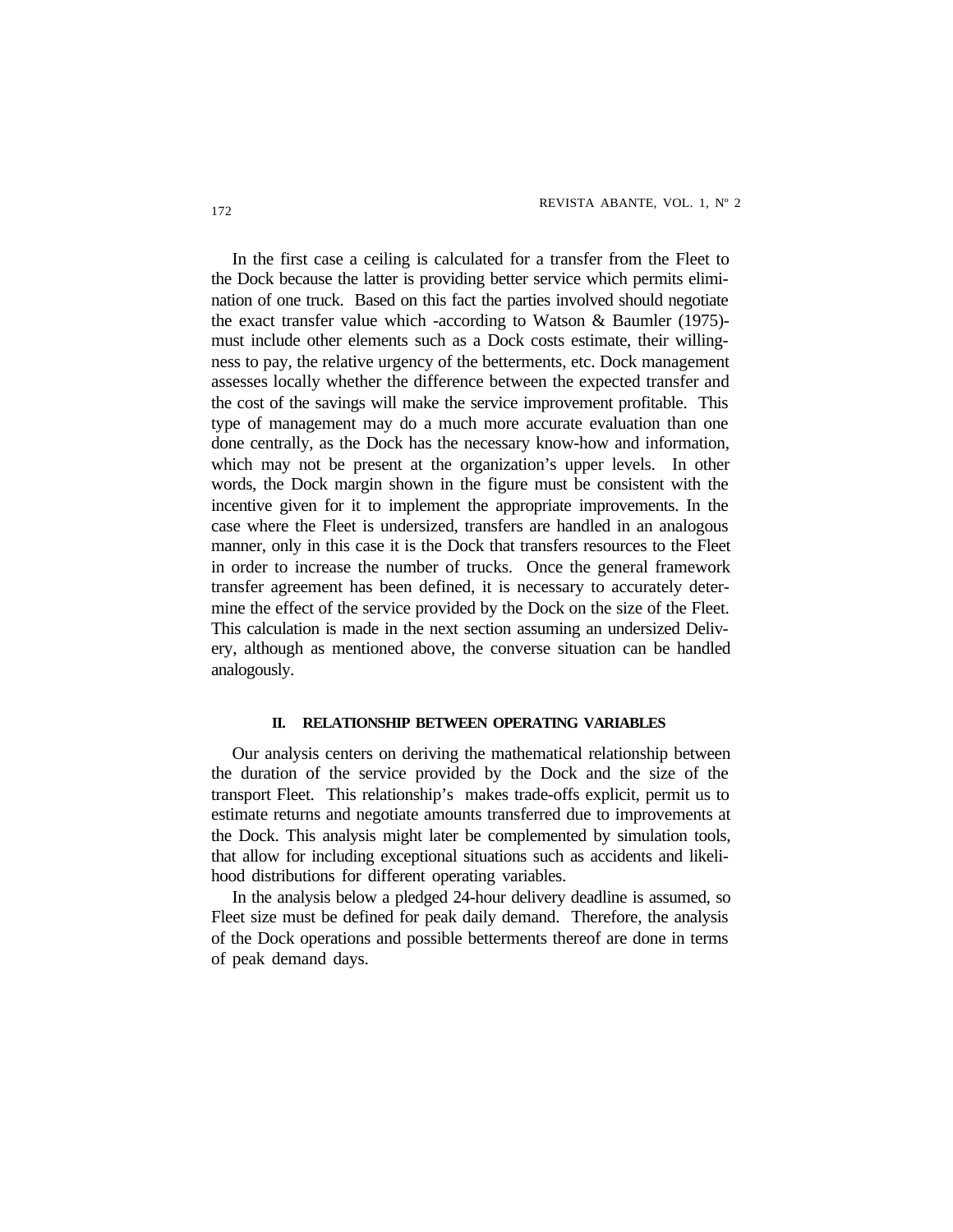*A. Effect of Dock Cycle Length on Number of Hours at Plant*

#### FIGURE 3 PLANT DIAGRAM



Figure 3 shows a Dock model where trucks are subject to two types of waiting, namely *outside*, that is, waiting in line to get into dock, and *inside*, due to the service at each Dock station as well as inside queues.

The following operating variables are defined:

• *Number of Hours at Plant*: The total time the truck stays at the plant to complete one loading cycle. This is calculated through expression (1).

*Number of Hours at Plant* = *Dock Cycle Length* + *Outside Waiting Time* (1)

- *Dock Cycle Length*: Average time a truck takes between the entrance station and the exit station.
- *Peak Cycle Change*: The Percentage change of peak-hour *Dock Cycle Length* with respect to the daily average *Dock Cycle Length*. If this index is smaller than 1, then during peak hours the service rate is increased.
- *Outside Waiting Time*: Average time that a truck waits in line before passing through the Entrance Station.
- *Number of Trucks at Dock*: Total number of trucks in the Dock during peak hours. This number is assumed to be large enough to ensure there is no idle capacity at certain stations, while not causing internal congestion.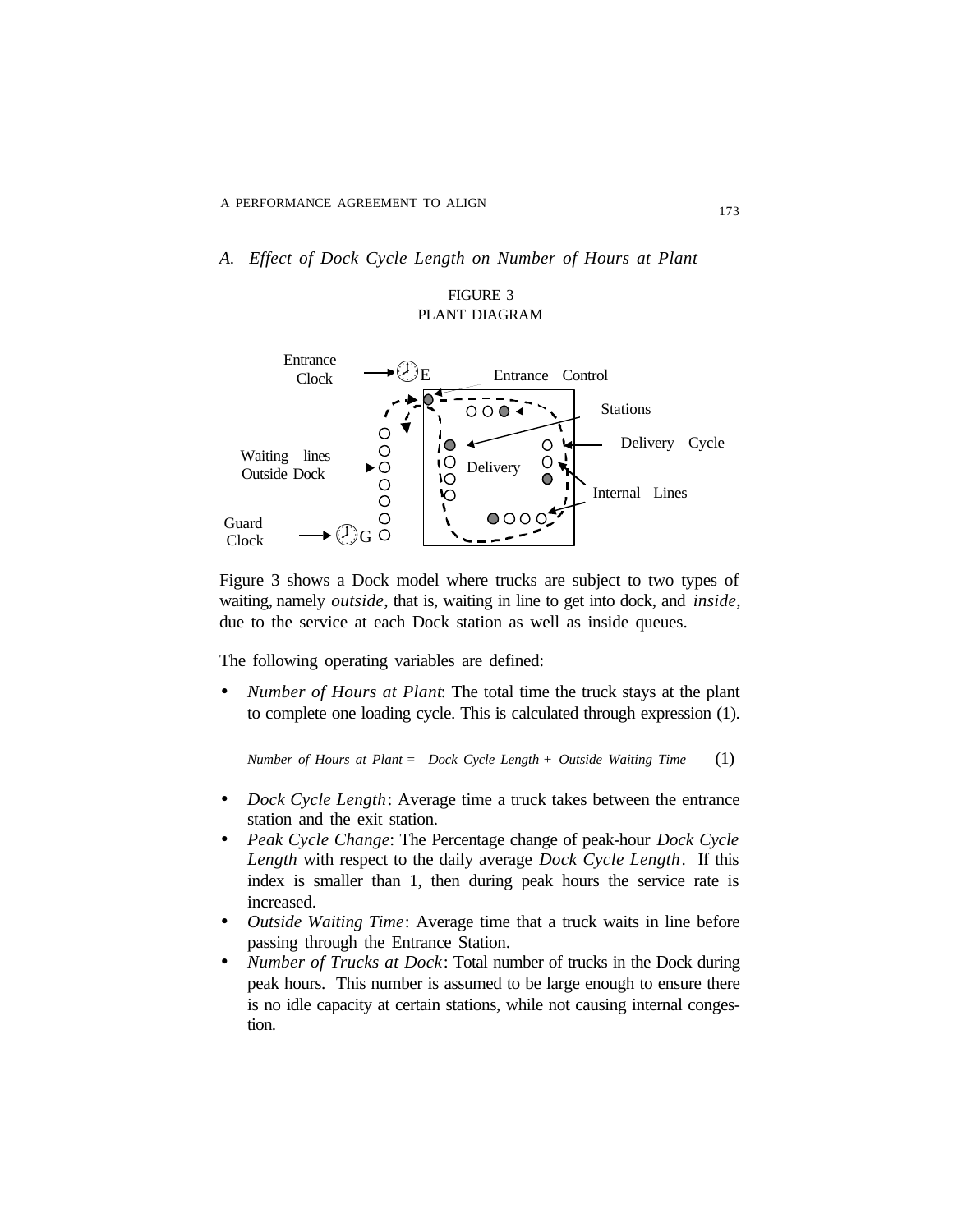• *Number of Trips*: Total number of truck-loads dispatched by the Dock during the day.

The variable *Outside Waiting Time* is the average value of the waiting time in the outside queue over all the trucks. Assuming the number of truck arrivals increases during peak hours, such waiting becomes proportionally more important. Therefore:

```
(average) Outside Waiting Time × (total) Number of trucks =
 (peak) Outside Waiting Time × (peak) Number of Trips +
(off-peak) Outside Waiting Time × (off-peak) Number of Trips (2)
```
Since during off-peak hours the size of the outside queue is negligible, the (off-peak) *Outside Waiting Time* is assumed to  $= 0$ , so expression (3) is derived:

*(average)Outside Wa iting Time* =

*(total) Number of trips (peak)Number of trips (peak)Outside Wa iting Time* ×

The (peak) *Outside Waiting Time* depends on the following parameters:

(3)

- $t_a$ : Average time between the *arrival* of two consecutive trucks to the queue outside the Dock during peak hours. This figure is inversely proportional to the volume of demand for the Dock service during peak hours; the larger the demand, the greater the flow of truck arrivals and therefore the shorter the time between two consecutive arrivals. The exact value of  $t_a$  can be measured by a æG chronometer installed at the plant's guarded entrance.
- $\mathbf{s}_a^2$ : Variance of time between the *arrival* of two consecutive trucks to the queue outside the Dock during peak hours. This figure depends on the regularity of truck arrivals to the Dock. The exact value of  $s_a^2$  can also be measured by the  $\mathcal{D}G$  chronometer.
- *t s* : Average time between *service* or departure from the Dock of two consecutive trucks during peak hours. This figure is inversely proportional to the Dock's service capacity, during peak hours: The greater the capacity, the larger the truck departure flow and therefore the shorter the period between two consecutive departures. The exact value of  $t_s$  can be measured with the  $\mathcal{D}E$  chronometer.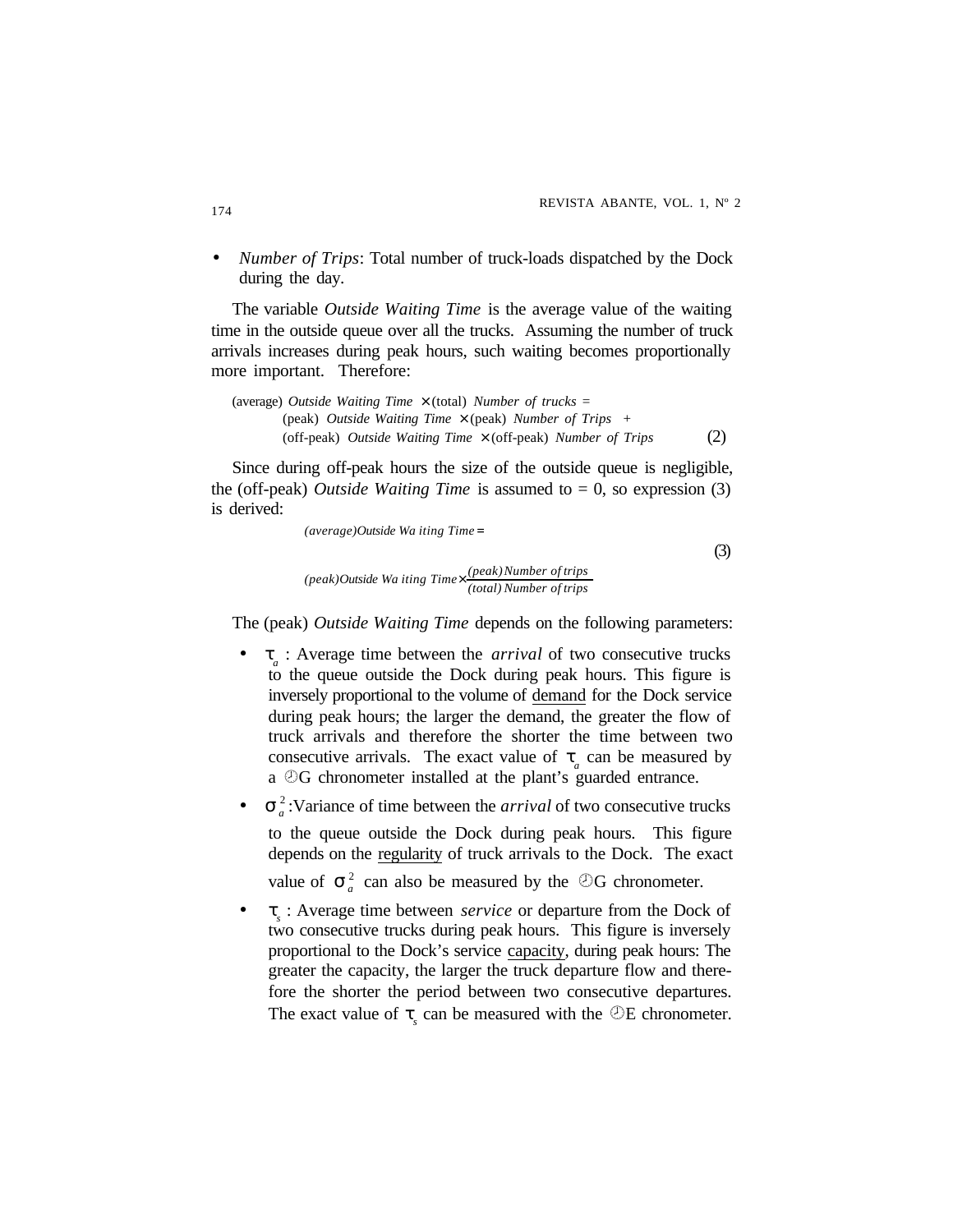The average value of this variable is obtained via Little's Law (1961):

$$
t_s = \frac{Delivery Cycle Length x Peak Cycle Change}{Number of Trucks at Dock} = \frac{(peak) Delivery Cycle Length}{Number of Trucks at Dock}
$$
 (4)

exact value of  $s<sub>s</sub><sup>2</sup>$  can be measured with the  $\mathcal{D}E$  chronometer. •  $\mathbf{s}_s^2$ :Variance of the period between departure from the Dock of two consecutive trucks during peak hours. This figure depends on the Dock's service regularity: Any unforeseen event in the operation will result in an exit flow discontinuity and thus in a larger variance. The

The (peak) *Outside Waiting Time* in the queue outside the Doc is estimated using Kingman's formula (1970):

(*peak*) Outside Waiting Time = 
$$
\frac{\mathbf{S}_a^2 + \mathbf{S}_s^2}{3 \times (\mathbf{t}_a - \mathbf{t}_s)}
$$
(5)

Substituting for *Outside Waiting Time* in the expression results in:

$$
(Peak) Outside Waiting Time =
$$
\n
$$
\frac{s_a^2 + s_s^2}{3 \times \left(t_a - \frac{(peak) Delivery Cycle Length}{N^\circ of Trust}\right)} \times \frac{(peak) N^\circ of Trips}{(total) N^\circ of Trips}
$$
\n(6)

This formula indicates that the length of the outside waiting line will depend on a set of parameters besides the *Dock Cycle Length*: It increases when  $t_s$ ,  $s_a^2$  or  $s_s^2$  increase, and it decreases if  $t_a$  increases. This is of vital importance, because a transferred contract that considers *Outside Waiting Time* without considering the other parameters might lead to incentive allocation errors. For example, assume the Dock was penalized for increasing both its *Dock Cycle Length* and the *Outside Waiting Time.* The case might be that the Dock was actually making improvements in order to reduce the *Dock Cycle Length*, but that  $S_a^2$  was increasing considerably for reasons outside of the Dock performance. This could lead to a fine charged to the Dock despite its improvement, resulting in incentive system failure.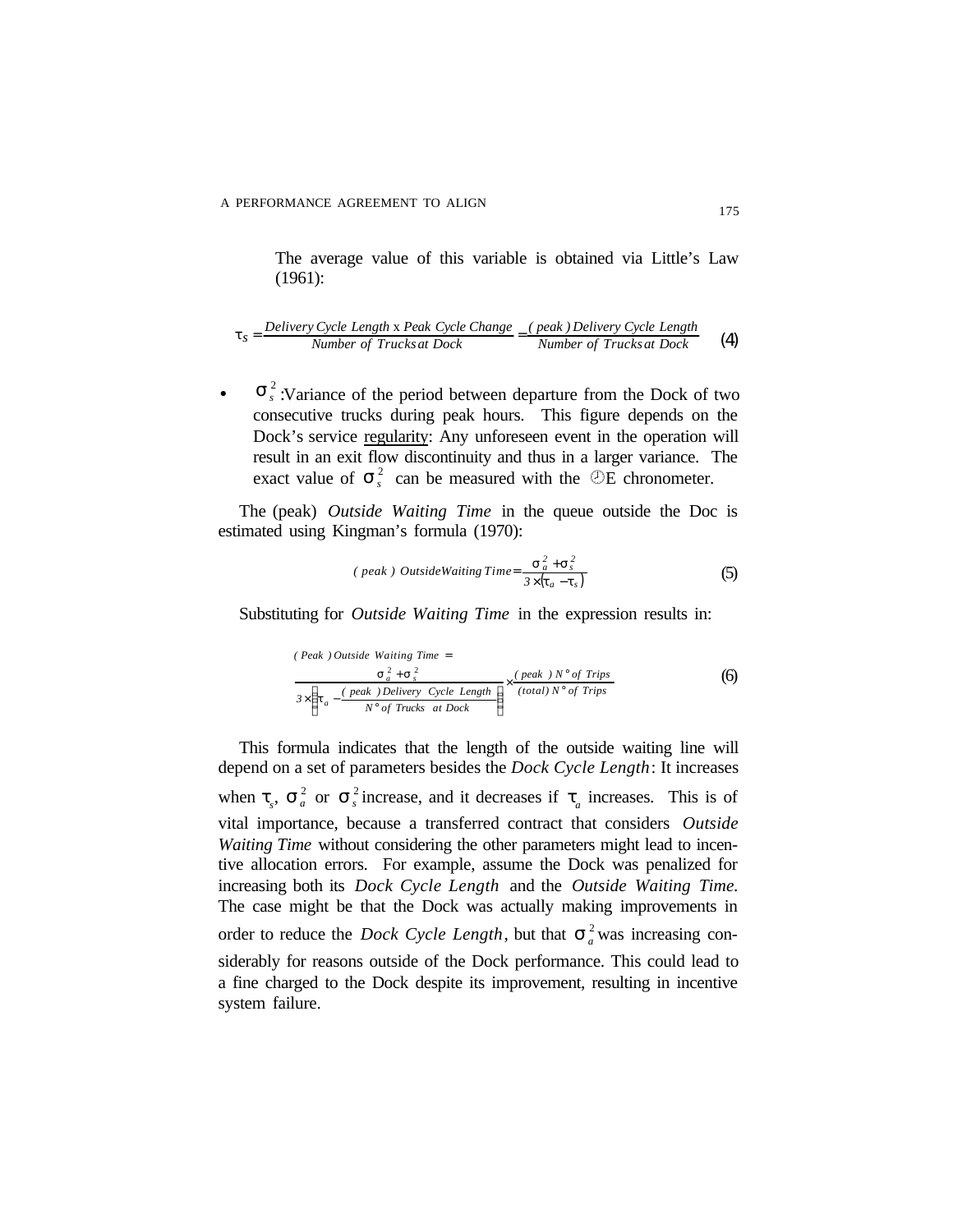Combining the above formulas, an expression showing the *Number of Hours at Plant* as a function of *Dock Cycle Length* can be derived, that is:

*Number of Hours at Plant Number of Hours at Plant (Dock Cycle Length)* = =

*(total) N of Trips (peak) N of Trips Nº of Trucks at Dock*  $\mathcal{B} \times \left( \mathbf{t}_{a} - \frac{Dock \quad Cycle \quad Length \times Peak \quad Cycle \quad Change}{P} \right)$  *Dock Cycle Length*  +  $\frac{2}{a} + S_s^2$ <br> *z* ength  $\times$  Peak Cycle Change  $\rightarrow$   $\times$  (total)  $N^\circ$  $\times \frac{(peak) N^{\circ}}{1}$   $\overline{1}$ Ì I l  $\times \left(t_a - \frac{Dock \quad Cycle \ Length \times}{\ }$ + *t*  $s_a^2 + s_s^2$  (*peak*)  $N^\circ$  of Trips (7)

*B. Effect of the Number of hours at the plant on the number of trucks in the Transport Fleet*

This analysis considers the following management variables:

- *Number of Trucks*: Size of transport truck Fleet engaged in product distribution
- *Number of Units Sold*: Product units to be delivered.
- *Return Index:* Percentage of sales that are returned, that is, this index measures the number of product units that are transported twice.
- *Number of Units per Truck*: Capacity of each truck in terms of product units.
- *Reloading Factor* = *Number of Trips Per Day*: Number of times a truck makes a full distribution circuit in one day.

We know that the number of trucks to book is equal to the daily demand to be transported, divided into the daily transport capacity per truck, that is:

Number of Trucks = 
$$
\frac{N^{\circ} of Units Sold \times (1 + Return Index)}{N^{\circ} of Units per Truck x Reloading Factor}
$$
 (8)

 In turn, the *Reloading Factor* depends on the following management variables:

• *Number of Working Hours*: Hours worked by a truck in one day. *Number of Hours on Route*: The time a truck takes to complete a distribution round trip.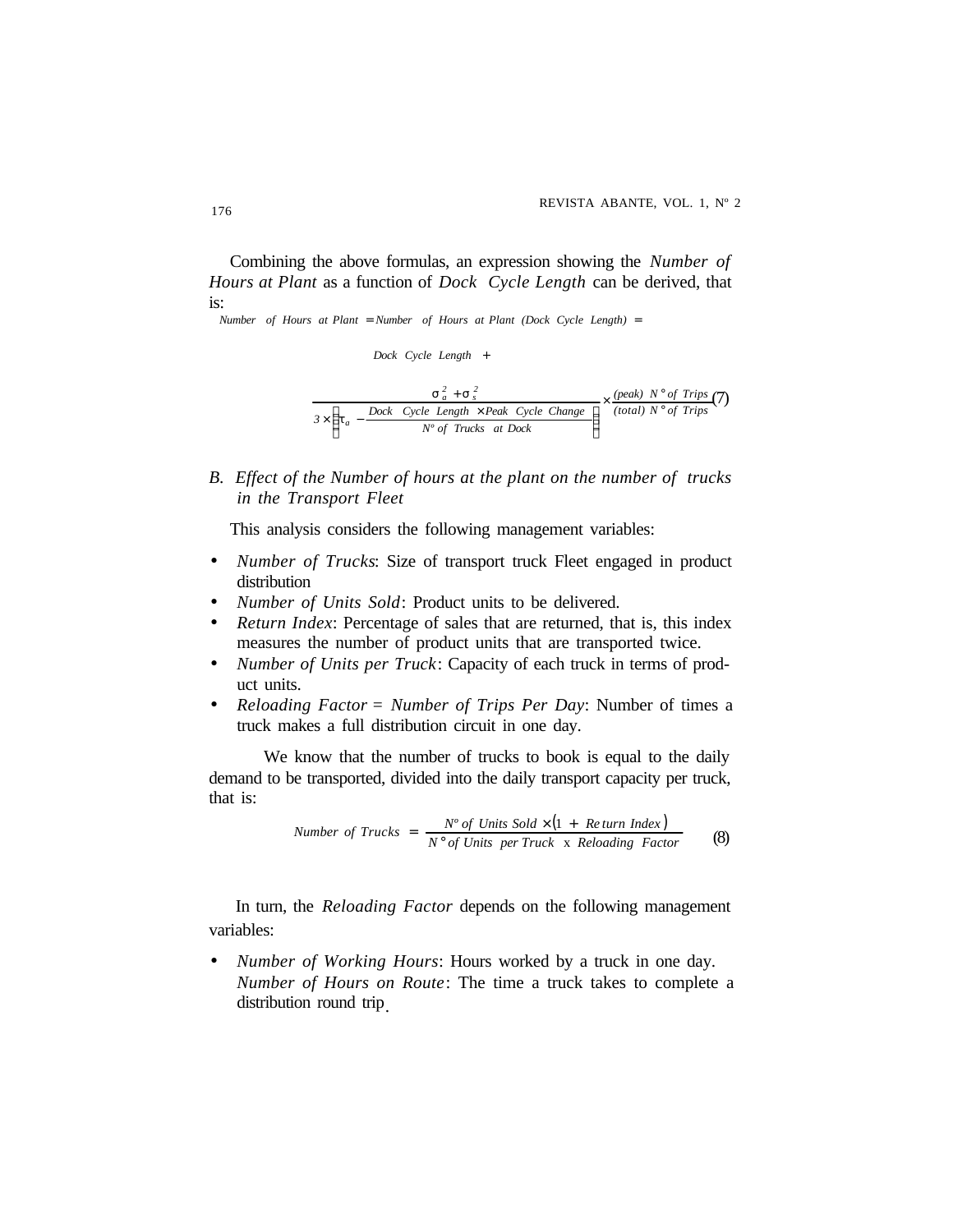• *Number of Hours at Plant*: The time a truck stays at the plant after a trip, defined in the previous section as follows

 (9) *(total)Numberof Trips (peak)Numberof trips OutsideWaitingTime (peak)DockCycle Length NumberHoursat Plant DockCycleLength OutsideWaitingTime* = × = +

The *Reloading factor* is given by:

*Reloading Factor* = 
$$
N^{\circ}
$$
 of Round Trips per day =  $\frac{N^{\circ} of Working Hours}{N^{\circ} of Hours in Route + N^{\circ} of Hours at Plant}$  (10)

By replacing in the first equation an expression is obtained for *Number of Trucks* as a function of the *Number of Hours at Plant,* that is:

Number of trucks = Number of trucks (Number of hours at plant)  
\n=
$$
\frac{N^{\circ} Units \text{ Sold} \times (1 + Re turn Index)}{N^{\circ} of Units \text{ per Truek} \times \left(\frac{N^{\circ}Working \text{ Hours}}{N^{\circ} Hours \text{ in Route} + N^{\circ} Hours \text{ at Plant}}\right)}
$$
\n(11)

#### *C. Profits From Saving One Truck*

The following operating function is defined:

- *System Cost* (*Number of trucks*): Annual cost of physical distribution system as a function of the number of trucks in the transport Fleet.
- To calculate how the *System Cost* (*Number of trucks*) varies as a result of saving one truck, cost items are reviewed for the distribution system, determining how each of them is modified. The labor item is reduced by the number of drivers per truck plus company costs from social security and welfare agreements. Also helpers per truck are saved, these also represent a cost because of wages, social security and welfare agreements. Input costs such as fuel, tires, lubricants, etc. do not vary because total kilometers ridden by the reduced Fleet are the same since the number of clients serviced remains unchanged.

The removal of one truck has the direct result of saving its associated costs from preventive maintenance and repair. However, it might be argued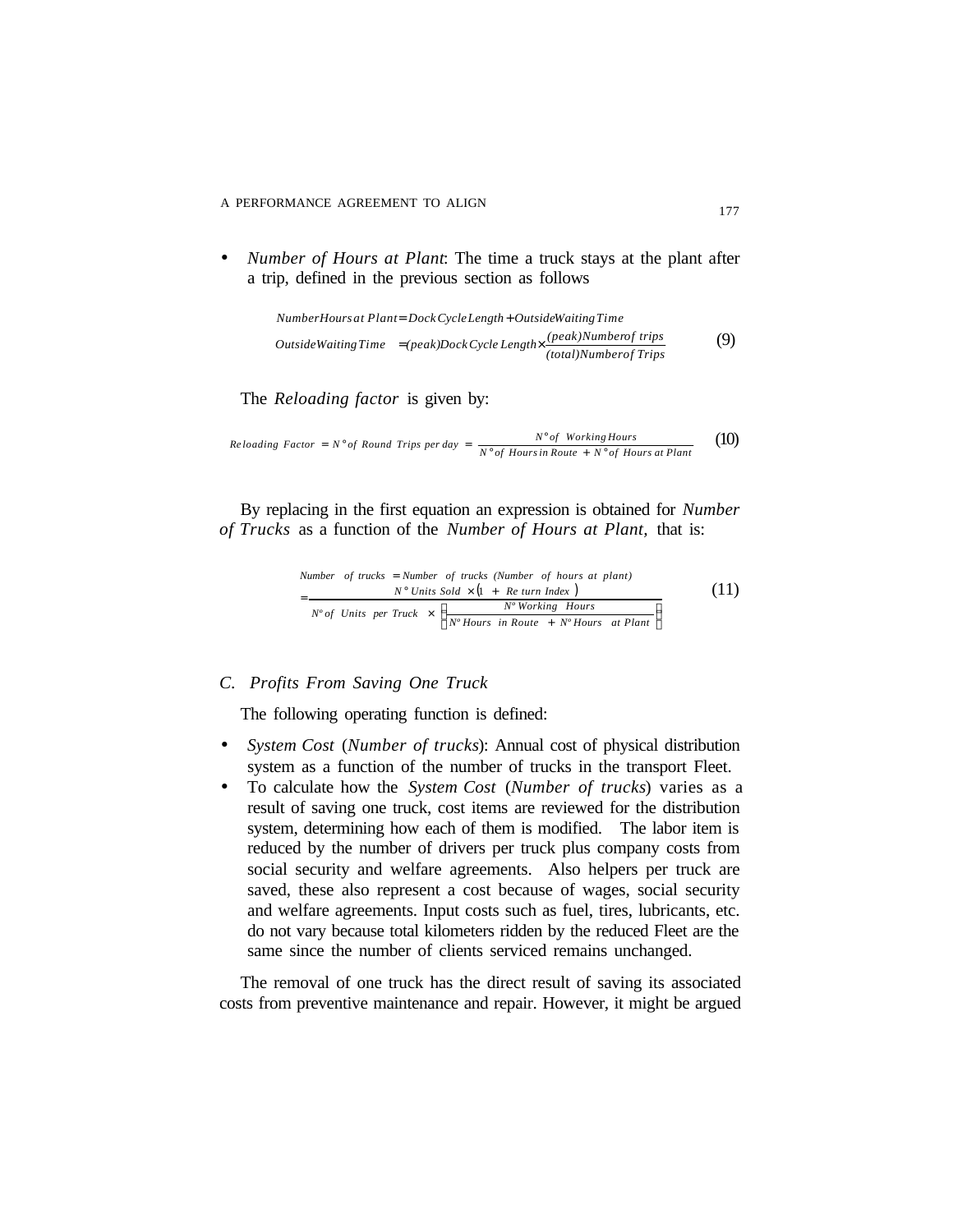that the use of the remaining trucks will be heavier and consequently their wear and tear, spare parts, overhaul, etc. will also increase. Because these effects cancel out, no change in the cost structure is considered due to this item.

Savings exist from other operating expenses such as insurance, license plates, incidental expenses and safety elements and communications. Also included as cost savings from one fewer truck is the leasing yearly installment, which approaches the sum of the alternative financial cost plus annual depreciation. There are no savings from administrative costs because the reduction in the number of trucks is marginal and therefore do not affect indirect costs. In summary, the change in the function *System Cost* (*Number of trucks*) from removing one truck is as follows:

$$
\frac{\partial \text{System Cost}(N^{\circ} \text{ of } \text{Trucks})}{\partial \text{ } N^{\circ} \text{ } of \text{ Trucks}}
$$
\n(12)

It must be noted that the partial derivatives notation used herein is only for illustrative purposes, not literal. Functions analyzed can not be derived in a closed form as they are discontinuous and recursive, that is, the *System Cost* depends on the *Number of Trucks*, but the *Number of Trucks* also depends on the *System Cost*.

#### *D. Dock Improvements Profitability*

Profitability of improvements at the Dock is obtained considering the result in Section 2.A that shows the *Number of Hours at Plant* (*Dock Cycle Length*), and the result in Section 2.B that shows *Number of Trucks* (*Number of Hours at Plant*). Therefore:

*Number of Trucks* (*Number of Hours at Plant* (*Dock Cycle Length*)) = *Number of Trucks* (*Dock Cycle Length*). (13)

In the previous section the benefit from one truck saved is calculated, so the overall system benefit from improving the *Dock Cycle Length* can be figured: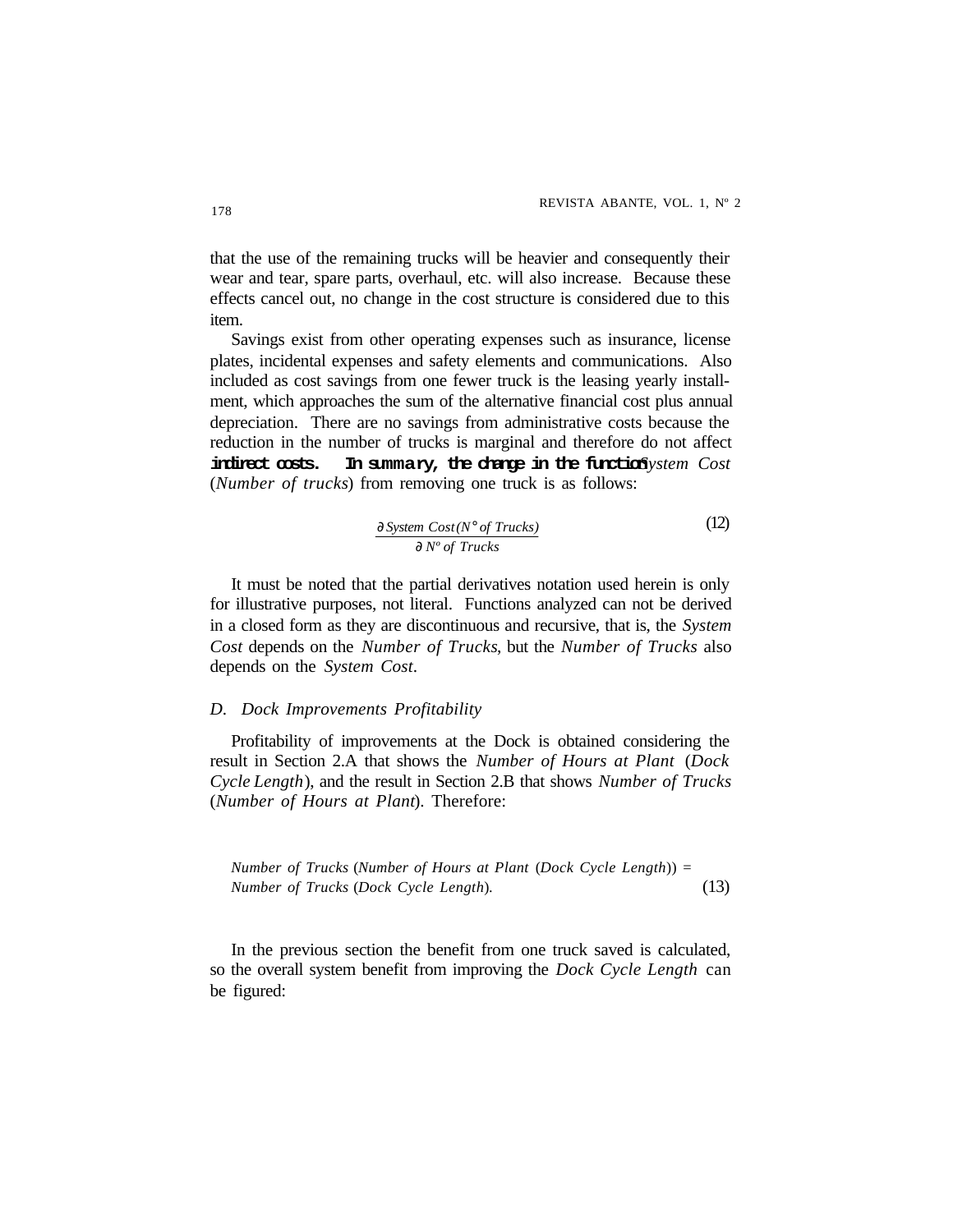$$
\frac{\partial \text{ System Cost (N° of Trucks)}}{\partial \text{Dock Cycle Length}} =
$$
\n
$$
\frac{\partial \text{ System Cost (N° of Trucks)}}{\partial N° \text{ of Trucks}} \times \frac{\partial N° \text{ of Trucks (Dock Cycle Length)}}{\partial \text{Dock Cycle Length}}
$$
\n(14)

In summary, the analysis shown in the previous sections defines an estimation of the expected benefit for the physical distribution system due to improving Delivery's waiting times. Because of the complexity of the partial derivative, it is more practical to define the equations on a Microsoft Excel worksheet and then enter various possible values, as in the following section's example.

#### **III. APPLICATION TO A MASS CONSUMPTION PRODUCT DISTRIBUTING COMPANY**

This section shows the methodology applied to a mass consumption product distributing company operating in Santiago, Chile. It refers to a time study made at the company during a peak month. A substantial portion of the information has been altered to protect confidentiality. Only the information that was used to validate the formulas is shown faithfully, whereas the rest of the data are included herein only to illustrate how the technique operates. Figure 4 shows a diagram of the trucks' route and the function of the stations they pass through.

Figure 5 shows average waiting time and service time at the principal stations, as measured during two peak-demand days.

A pattern for truck arrivals to the Dock is considered, as shown in Illustration 6, where the peak hours are defined to be from 13:00 to 15:00.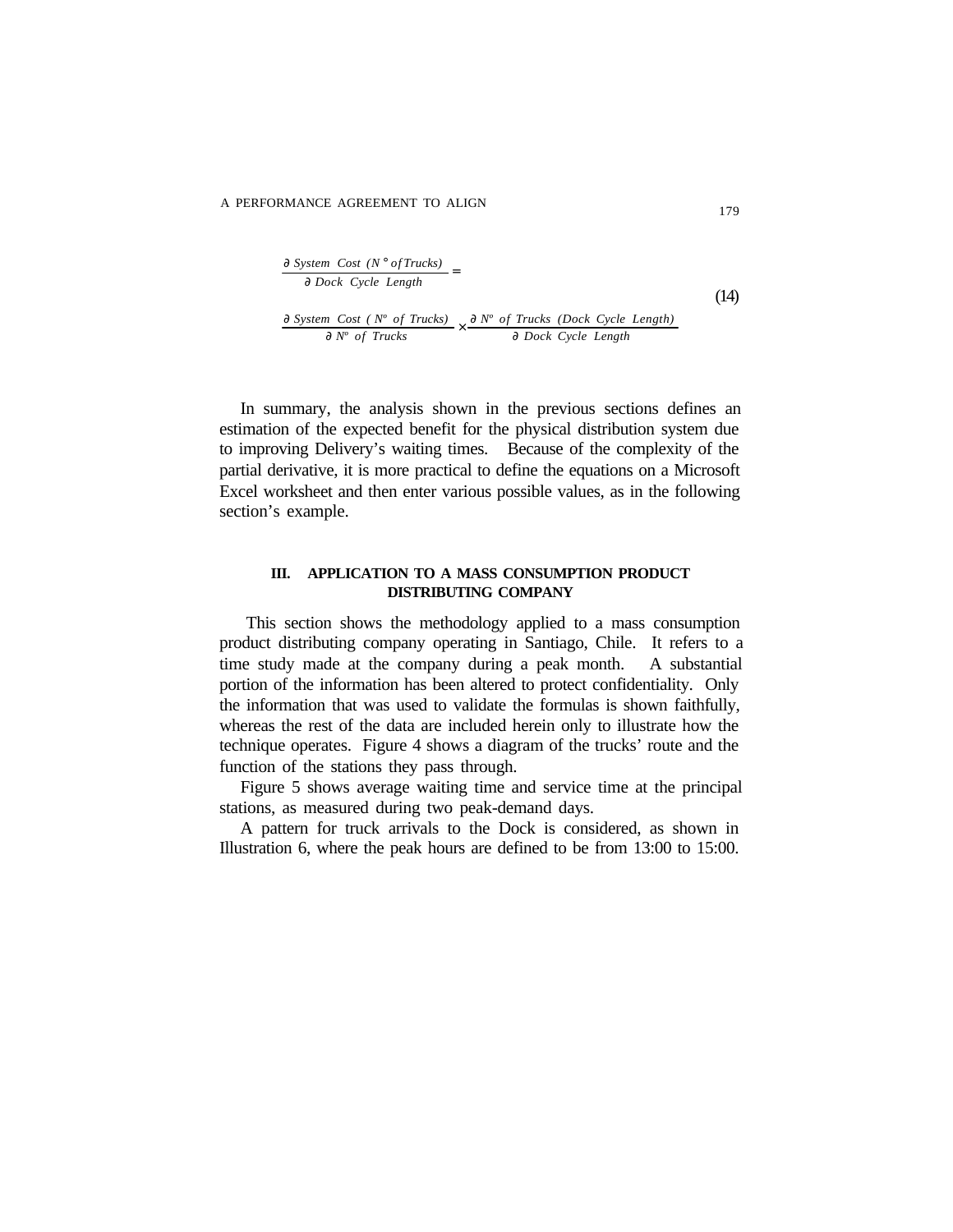

FIGURE 4 THE DOCK ROUTE

FIGURE 5 AVERAGE WAITING TIME AND SERVICE AT EACH STATION

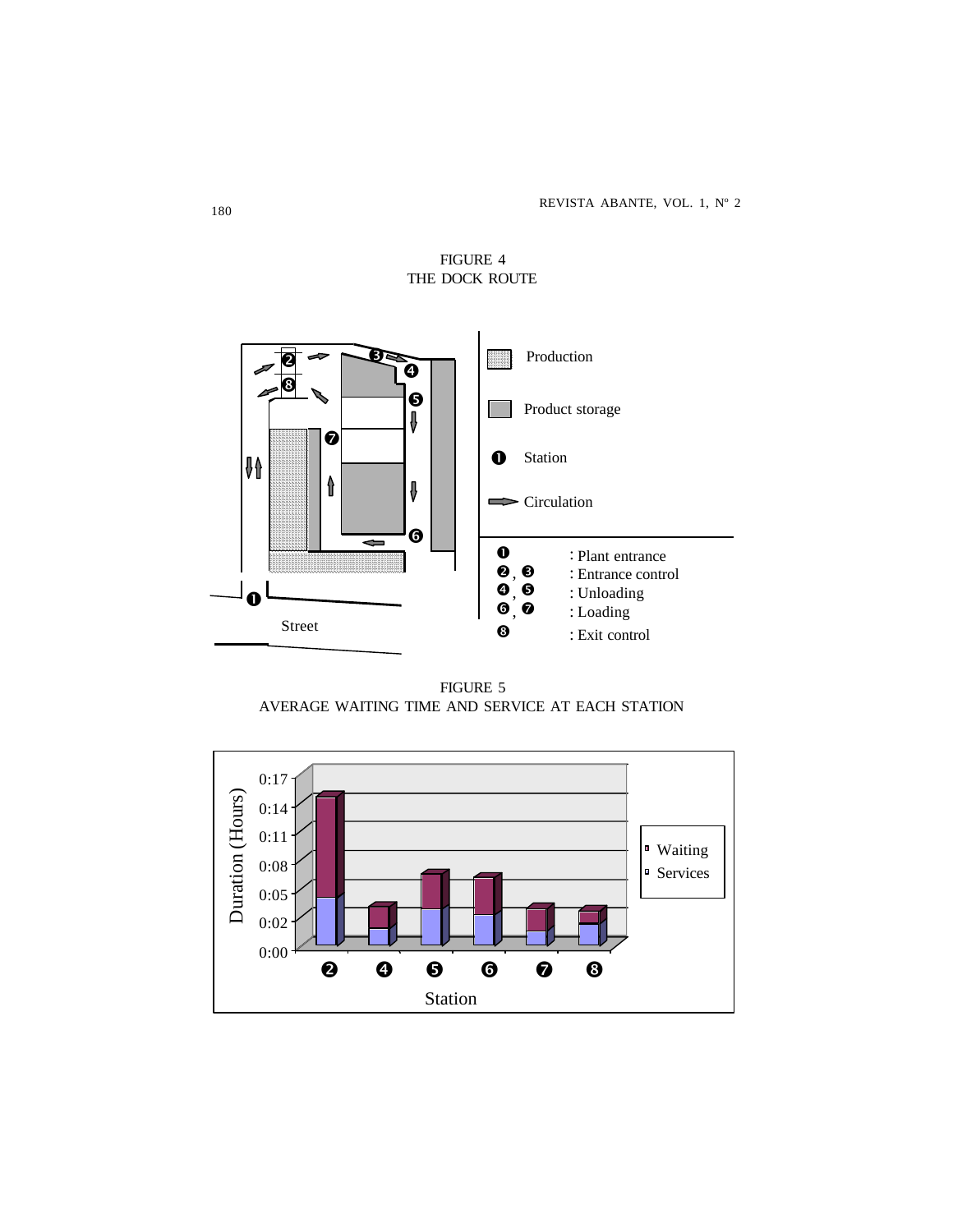

FIGURE 6 NUMBER OF TRUCKS ARRIVING BY HOUR

Two peak-demand days were considered as the basis for this analysis. The parameter estimates from these day are as follows:

- *Dock Cycle Length* = 46 (minutes/truck) obtained from the time study mentioned above.
- *Peak Cycle Change* = 0.86 obtained from the study; this shows a shorter cycle length during peak hours as compared to the average cycle. This occurs due to the fact that the Dock utilizes more people and equipment during this period. Thus the value of the (peak) *Dock Cycle Length* is calculated = 40 (minutes/truck).
- *Number of Trucks at Dock* = 31.5 it is used as an adjustment variable in our analysis. According to several people interviewed this is a reasonable figure, validating our calculations.
- $\frac{(peak)N}{(total) N^{\circ} of Trips} = \frac{03}{127}$ , obtained from the time study, which does not include all of the trucks, but rather considers a sample of 127 trips during two peak days.  $\frac{\circ}{\circ}$  of Trips  $=$   $\frac{63}{127}$ ° *(total) N of Trips (peak)N of Trips*
- $\bullet$   $t_a = 1.35$  (minutes/truck). The data provided by the Dock indicate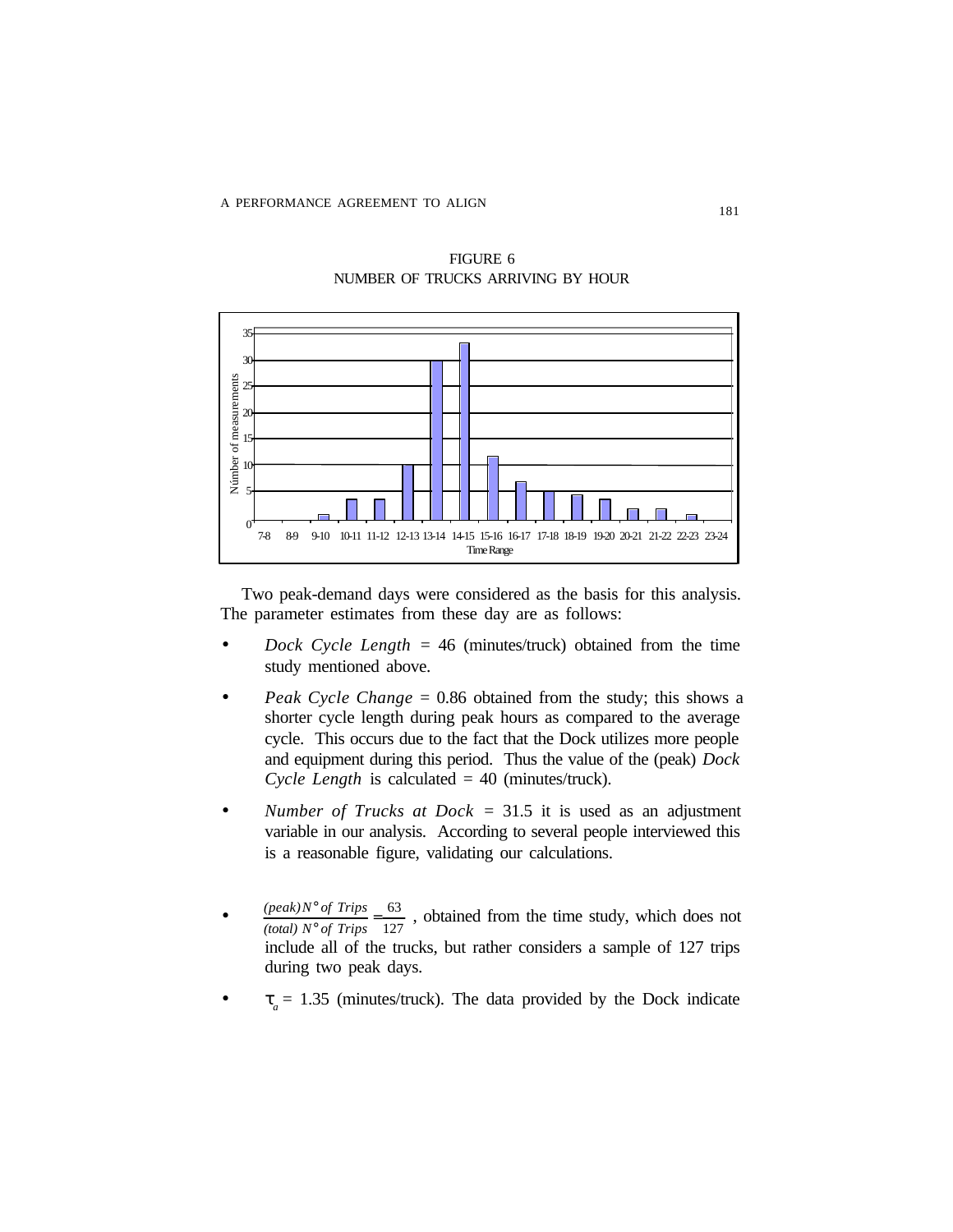that 193 and 165 trucks were served during the 7:00AM to 11:00PM shift of the two peak days considered, respectively. Since half of the trucks are serviced during the two-hour peak period,  $t_a = 2 \times 2$  /  $((193 + 165) \times 0.5) = 1/44$  (hours/ truck) = 1.35 (minutes/truck).

- $S_a = 2.6$  minutes, a figure obtained from the plant's entrance records.
- *t* = ((peak) *Dock Cycle Length*/ *Number of Trucks at Dock*) = 40/  $s_s$  –  $\langle$  (peak) *Book* eyere *Bon*<br>31.5 = 1.27 (minutes/truck).
- $S_s = 0.81$  minutes. The (peak) *Number of Trucks at the Dock* is assumed to be constant and equal to 31.5, therefore the standard deviation of the ((peak) *Dock Cycle Length/ Number of trucks at Dock*) is equal to the standard deviation of the (peak) *Dock Cycle Length*/ 31.5. From the time study carried out for the two peak follows that the variance of *Dock Cycle Length* is 650 minutes squared, and therefore  $S_s = 25.5/31.5 = 0.81$  minutes.

With these data the following average waiting time outside the plant is derived for the base case:

$$
(peak) Outside \text{ Waiting Time} = \frac{6.7 + 0.66}{3 \times \left(1.35 - \frac{40}{31.5}\right)} = 30.6
$$

It must be noted that in the time study of the two peak days considered, the average waiting time before entering the plant at 13:00-14:00 and 14:00- 15:00 were 40 and 20 minutes respectively. With these data the following average outside waiting time is obtained for the base case:

*Outside Waiting Time* = 
$$
30,6 \times \frac{63}{127} = 15,2
$$

In the peak-day time study, average waiting time before entering the plant were 20 and 14 minutes respectively, indicating that the formula for estimation is satisfactorily accurate.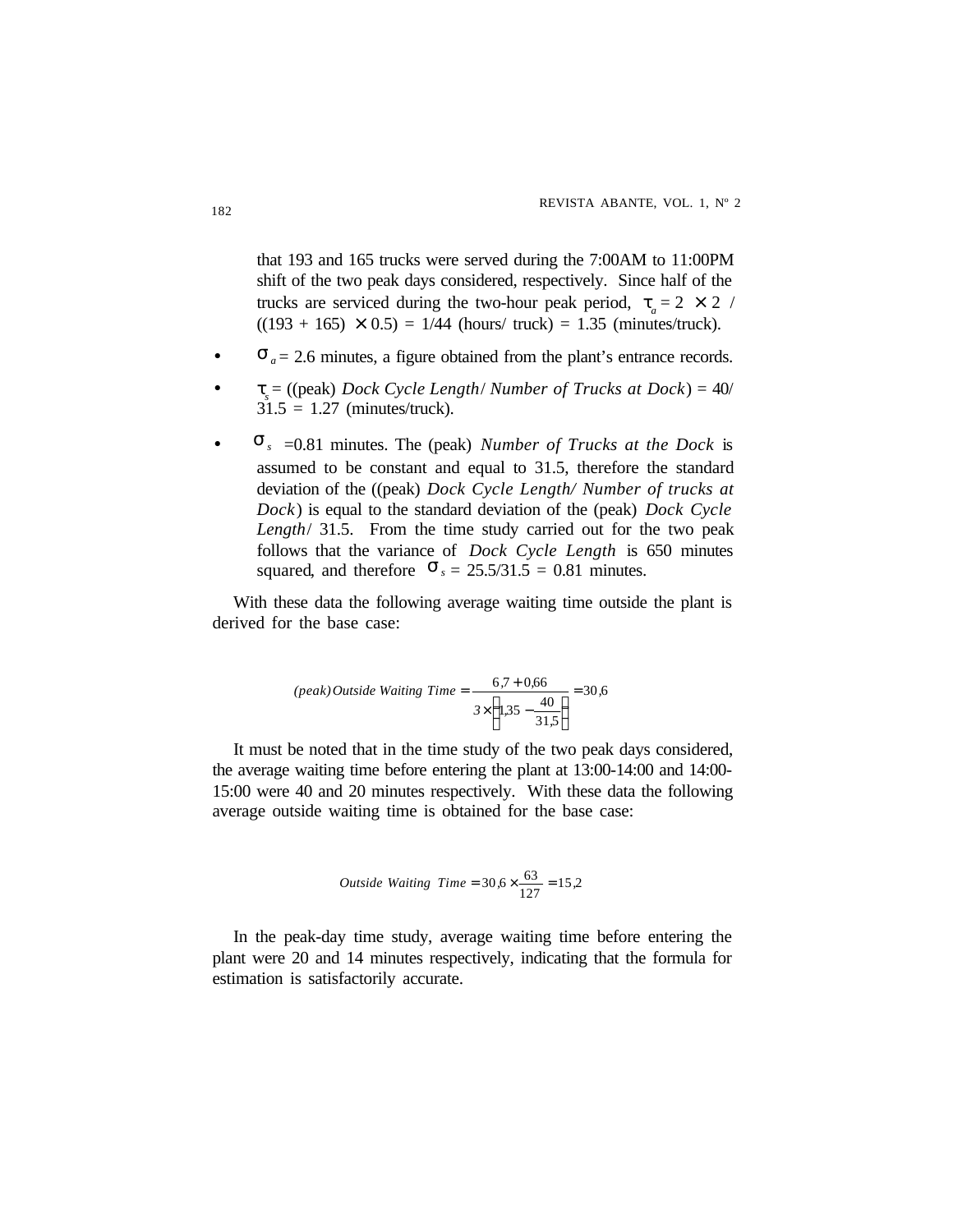Starting from the base case a sensitivity analysis can be performed with *Number of Hours at Plant* as an effect of a reduction in the *Dock Cycle Length* variable:

0,0 10,0 20,0 30,0 40,0 50,0 60,0 70,0 46 44 42 40 38 *Dispatch Cycle Length* (minutes) Minutes *Nº hours at plant Outside Waiting Time* 0:10 0:20 i<br>H 030 0:40 0:50  $1:00$ 1:10 0:00

FIGURE 7 RELATIONSHIP BETWEEN NUMBER OF HOURS AT PLANT AND DOCK CYCLE LENGTH

Figure 8 shows the reduction in minutes at the plant due to the reduction in *Dock Cycle Length*, considering a base case of 46 minutes.

FIGURE 8 MINUTES SAVED AT PLANT BECAUSE OF REDUCTION IN MINUTES AT DELIVERY

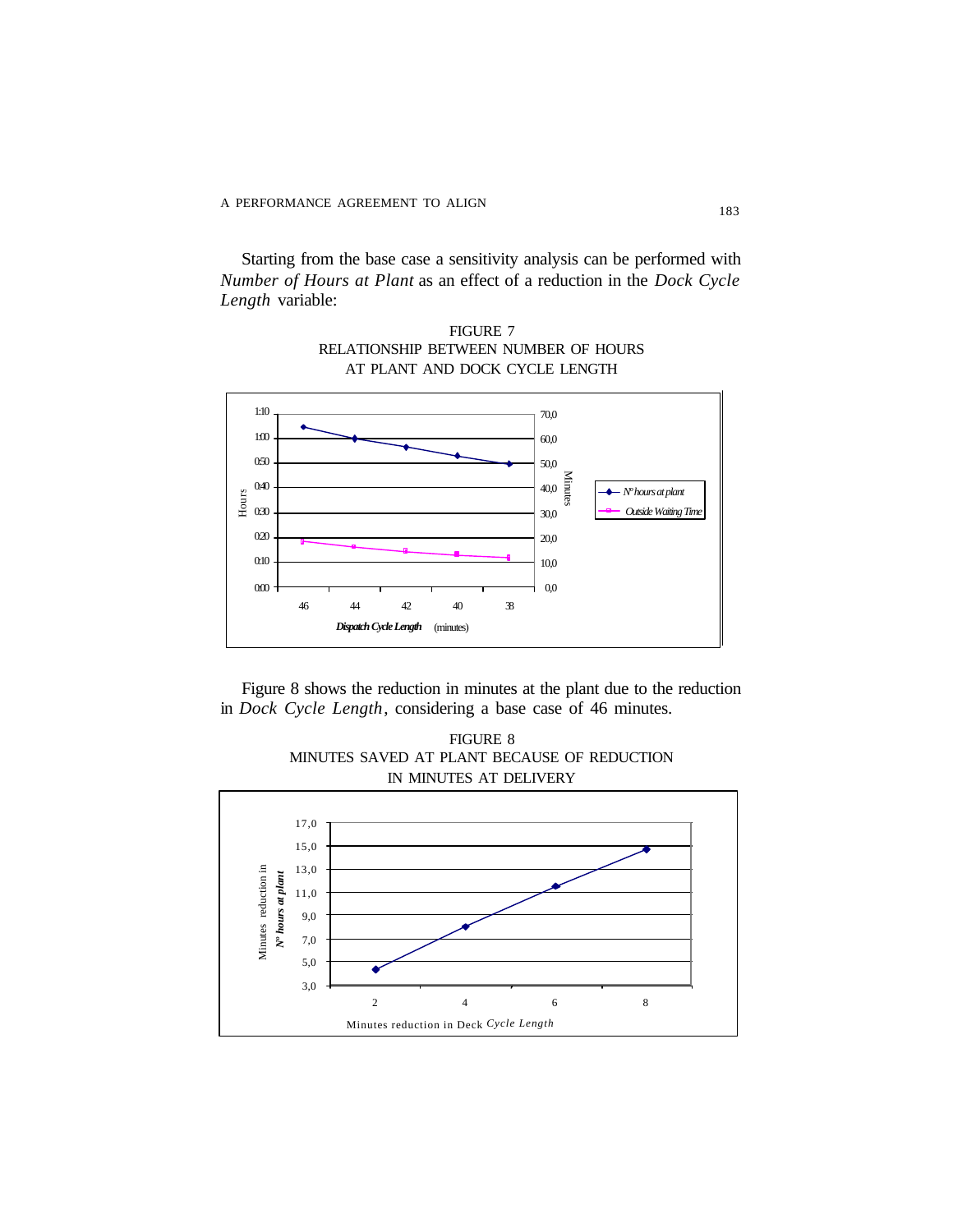Approximate peak-day data are considered for the case base: The Transport Fleet has a *Number of trucks* equals to 118, the Company delivers a *Number of Units Sold* of 24,500 in one peak day, the *Return Index* is 1.5% and the average *Number of Units per Truck* is 90. The actual *Number of Working Hours* is 12, the *Number of Hours on Route* is 4 and the *Number of Hours at Plant* is 1:06 hours. This data yields a *Reloading Factor* of roughly 2.35.

With the base case as the starting point a sensitivity analysis is made which is shown in Figure 9, that relates the increase in the *Reloading Factor* to the reduction in the *Number of Hours at Plant*.

FIGURE 9 INCREASE IN RELOADING FACTOR ON PEAK DAY



With an increase in the *Reloading Factor* on peak day, the number of trucks needed can be reduced, as shown in Figure 10.

In summary, this relationship indicates that the *Number of Trucks* decreases virtually lineally with respect to the *Number of Hours at Plant* at a rate of 0.37 trucks/year per minute of total waiting time at the plant. This relationship is interpreted as following from the fact that a reduction in the time spent at the plant will permit more loads to be carried on average per truck per day, resulting in a reduction in the Fleet size required by the system.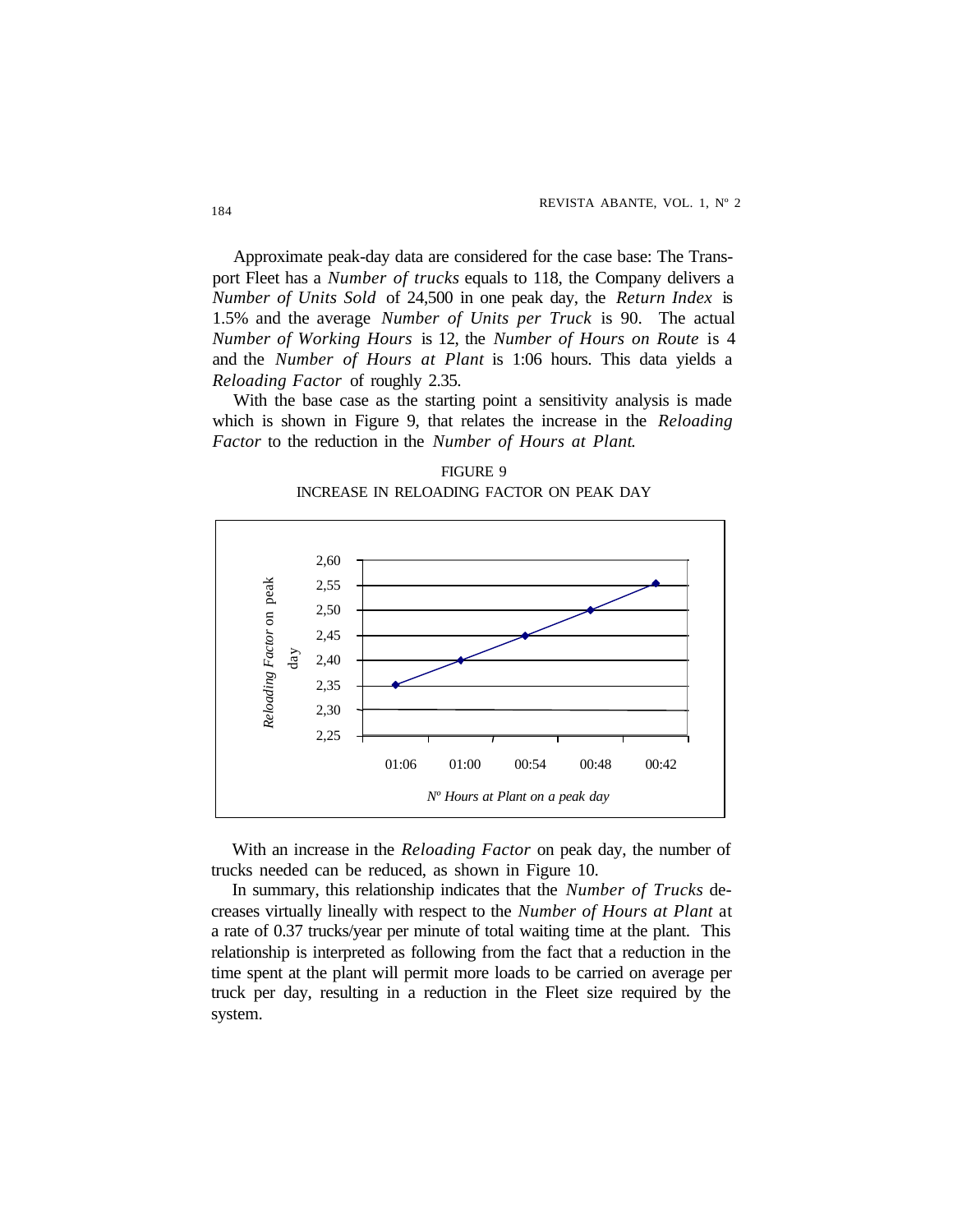

FIGURE 10 REDUCTION IN NUMBER OF TRUCKS OF THE TRANSPORT FLEET

To determine the economic benefit of saving one truck, the different cost items were reviewed and the way each item would be modified was determined. The Labor item includes 1.1 drivers per truck plus company costs due to social security and welfare agreements. Also two helpers per truck are considered, who are also paid salaries, social security and welfare. As mentioned above, the costs of inputs such as fuel, tires, lubricants and the like do not vary because the aggregate number of kilometers remains the same with one truck less.

Summarized savings for the physical distribution system due to the removal of one truck is shown on Table 1.

TABLE 1 SAVINGS ITEMS DUE TO REMOVAL OF 1 TRUCK

| <b>Item</b>                   | In thousands of US\$ per year |  |
|-------------------------------|-------------------------------|--|
| <b>Operating Costs</b>        |                               |  |
| Labor costs                   | 26                            |  |
| Fuel and inputs               |                               |  |
| Maintenance and Services      |                               |  |
| Other operating costs         | 2.8                           |  |
| Financial costs               | 2.2.                          |  |
| Deterioration and devaluation | 5.7                           |  |
| Administrative expenses       |                               |  |
| <b>TOTAL</b>                  | 36.7                          |  |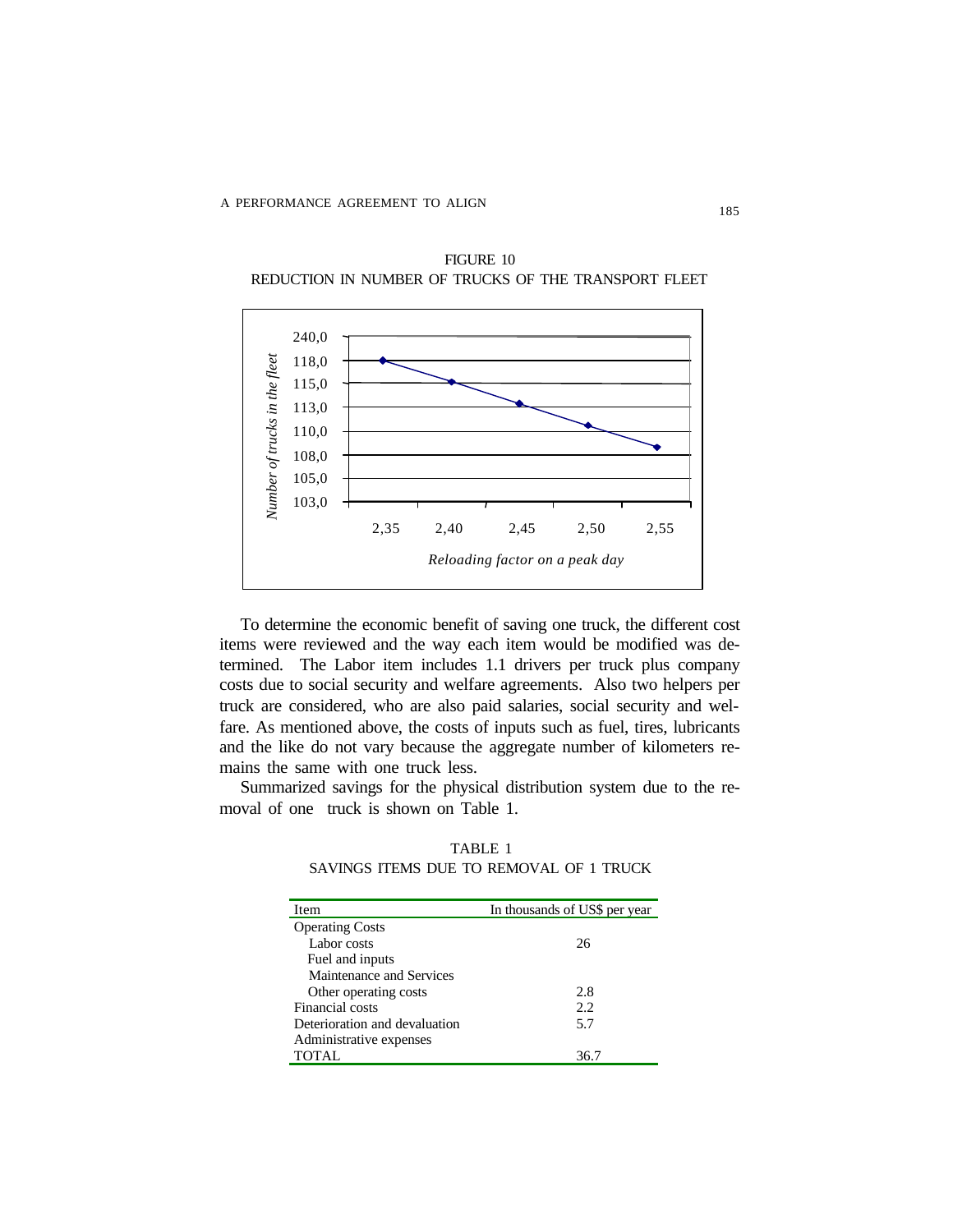The analysis suggests that the physical distribution system's expected profit from the Dock time improvement is as shown in Table 2:

TABLE 2 SAVING DUE TO THE DOCK IMPROVEMENTS

| Reduction in the Dock | <b>Trucks Saved</b> | <b>System Cost Savings</b> | Saving as a        |
|-----------------------|---------------------|----------------------------|--------------------|
| Cycle Length          |                     | (thousand US\$ a year)     | percentage of Flee |
| 2 minutes             | 3.2                 | 115.7                      | 2.7                |
| 4 minutes             | 4.9                 | 184.2                      | 4.1                |
| 6 minutes             | 6.3                 | 229.4                      | 5.3                |
| 8 minutes             | 9.6                 | 270.6                      |                    |

It is important to note that the values obtained are very sensitive with respect to the base case considered. That is, when designing transfer agreements this methodology must be used in conjunction with accurate measurements. It must also be kept in mind that this analysis is a marginal one, and therefore cannot be extrapolated indefinitely, because other system constraints may hinder savings.

### **IV. AGENDA TO DEFINE A PERFORMANCE AGREEMENT BETWEEN THE DOCK UNIT AND THE TRANSPORT FLEET**

The necessary steps to define a Performance Agreement between the Dock and Fleet, the purpose of which is to reduce service time at the Dock, are shown below.

- a) Define the days considered peak according to number of units demanded. We hereby propose to identify the ten heaviest days of the year and consider them peak.
- b) Define the peak hours within the peak days. We suggest between 13:00 hours and 15:00 hours, which is normally when the first reloading is done.
- c) Find the base case parameters, as have been estimated herein. For this it is necessary to have control points such as the plant entrance so the time a truck remains at the Dock can be accurately measured, along with the variance of time between departures, number of trucks in Delivery, and the like. The required variables are: *Dock Cycle Length*,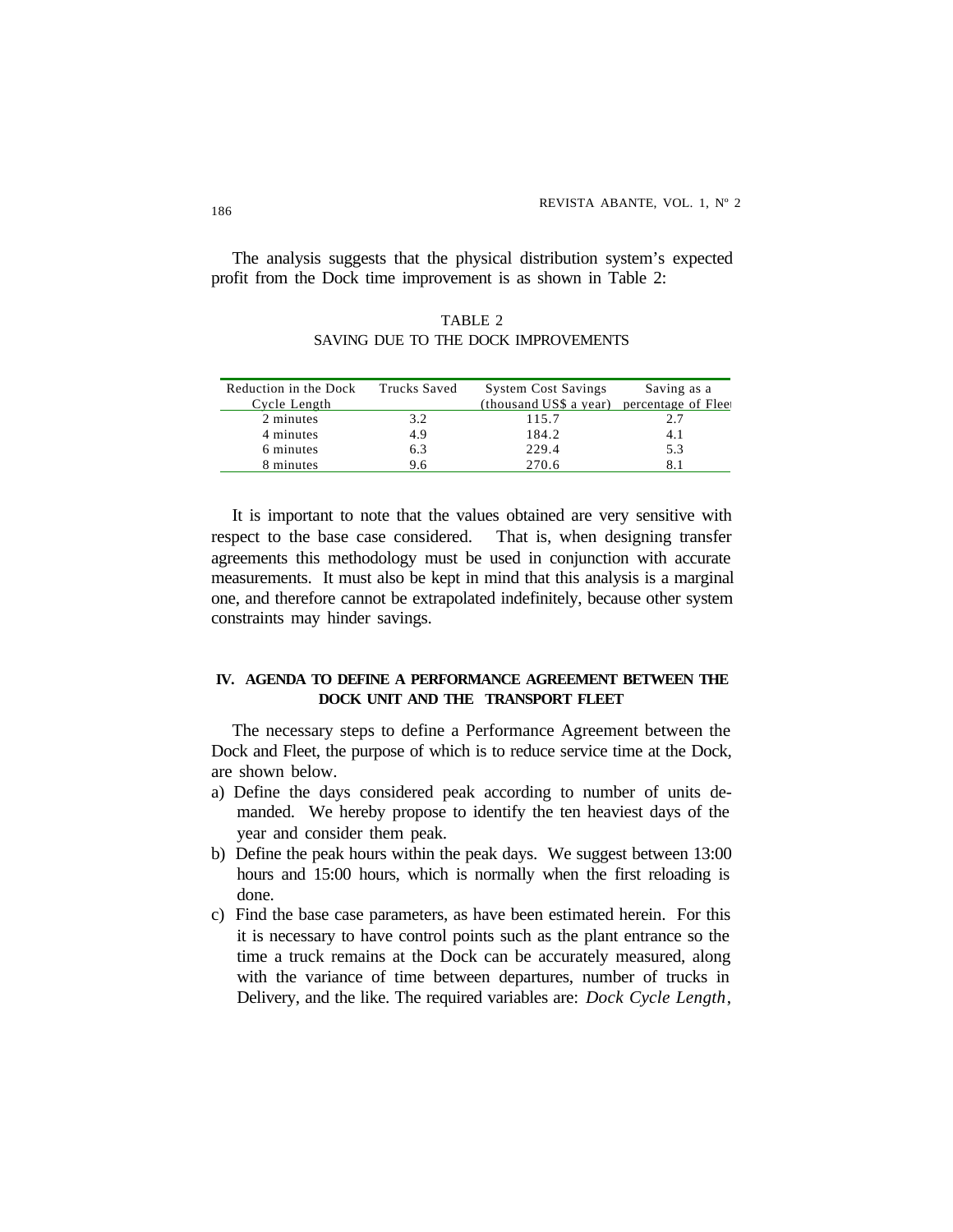*Length*/ *Number of Trucks at Delivery*),  $\dot{\bm{s}}_s$ , *Number of Trucks*, *Change in Peak Cycle, Number of Trucks at Delivery* (peak), *Number of Trips* (total), *Number of Trips*,  $t_a$ ,  $\mathbf{s}_a$ ,  $\mathbf{t}_s$  = ((peak) *Dock Cycle Number of Units Sold*, *Return Index*, *Number of Units per Truck*, *Number of Working Hours* and *Number of Hours on Route*.

- d) With this data the methodology explained in Sections A and B can be repeated. The goal of this analysis is to obtain an accurate measure for savings from a reduction in time at the Dock.
- e) The profit from removing one truck is estimated to be 36,700 (US\$/ year). When using approximate data for a base case the result was that a reduction from 46 to 44 minutes in the *Dock Cycle Length* results in savings of 3.2 (trucks/year), or 115,700 (US\$/year). A reduction from 46 to 42 minutes in the *Dock Cycle Length* results in savings of 184,200 (US\$/year), and so on. Such savings should be partly transferred from the transport Fleet to the Dock in some negotiated proportion.
- f) Safeguard mechanisms must be defined for both parties. For example, average service times on off-peak days must not exceed that of peak days; if service to any particular truck is exceptionally high, the reason for it must be explained and the truck removed from the sample, etc.
- g) Upon this agreement the Dock shall be "free" to implement operational improvements. Such freedom will allow The Dock to evaluate the operations from their cost/benefit standpoint. They can then choose to reduce the *Dock Cycle Length* if the benefits obtained through the transfer agreement prove that such improvements are profitable.

#### **V. CONCLUSIONS**

The goal of formulating the relationship between the various operating variables is to make the trade-off between them explicit. From the time study indicated by Figure 5 it can be seen that roughly 2/3 of the time that trucks are at the plant is spent waiting to be serviced at some of the Dock stations. Assuming that a number of operating improvement opportunities exist, the methodology displayed herein permits one to define the terms and values associated with a Performance Agreement designed to give incentive for service time reductions at the Dock. In the case of the mass consumption